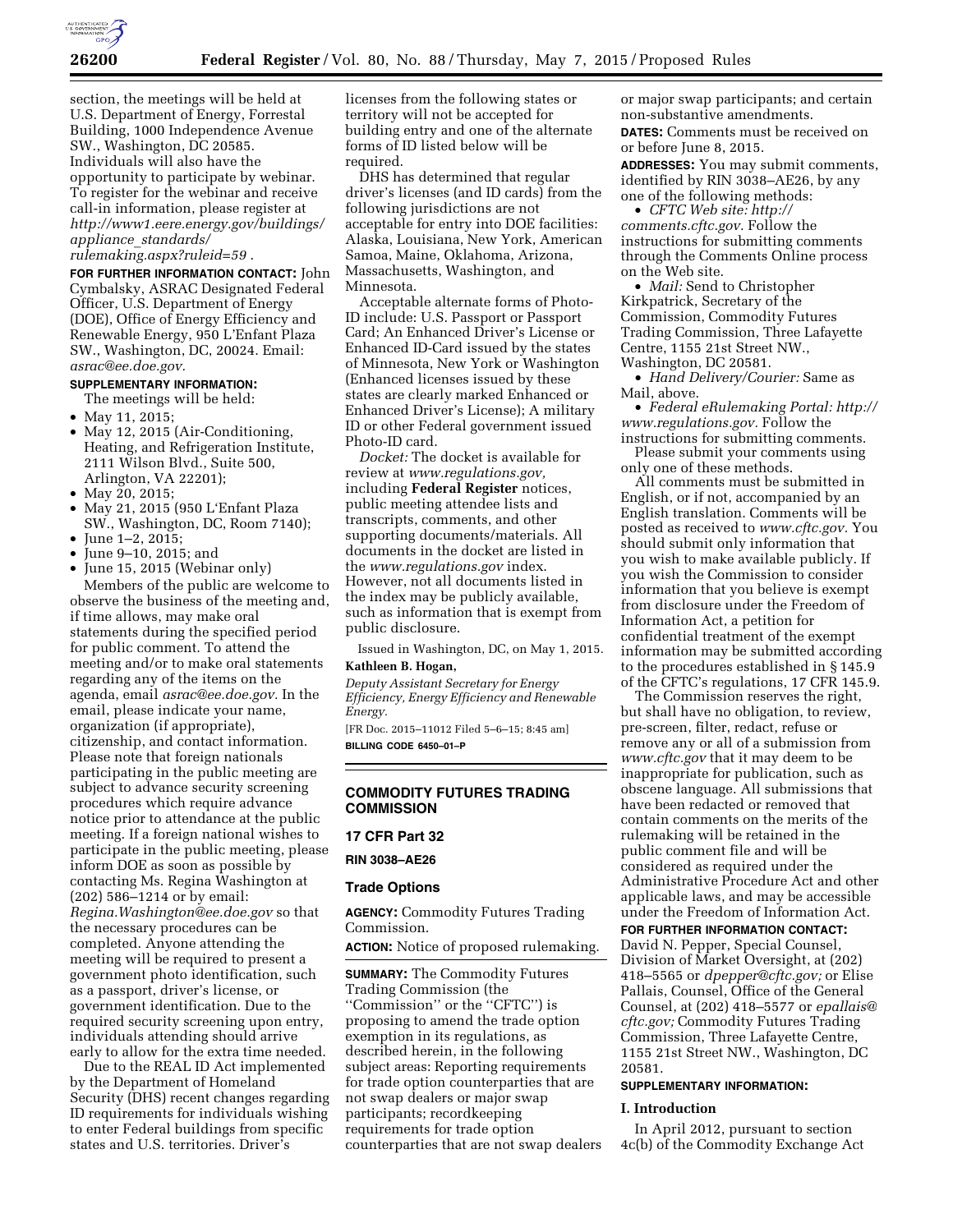(the "CEA" or the "Act"),<sup>1</sup> the Commission issued a final rule to repeal and replace part 32 of its regulations concerning commodity options.2 The Commission undertook this effort to address section 721 of the Dodd-Frank Act Wall Street Reform and Consumer Protection Act (the ''Dodd-Frank Act'' or ''Dodd-Frank''),3 which, among other things, amended the CEA to define the term ''swap'' to include commodity options.4 Notably, § 32.2(a) provides the general rule that commodity option transactions must be conducted in compliance with any Commission rule, regulation, or order otherwise applicable to any other swap.5

In response to requests from commenters, the Commission added a limited exception to this general rule for physically delivered commodity options purchased by commercial users of the commodities underlying the options (the ''trade option exemption'').6 Adopted as an interim final rule, § 32.3 provides that qualifying commodity options are generally exempt from the swap requirements of the CEA and the Commission's regulations, subject to certain specified conditions. To qualify for the trade option exemption, a commodity option transaction must

2*See Commodity Options,* 77 FR 25320 (Apr. 27, 2012) (''Commodity Options Release''). The Commission also issued certain conforming amendments to parts 3 and 33 of its regulations. *See id.* The Commission's regulations are set forth in Chapter I of Title 17 of the Code of Federal Regulations.

3Public Law 111–203, 124 Stat. 1376 (2010). 4*See* 7 U.S.C. 1a(47)(A)(i) (defining ''swap'' to include ''[an] option of any kind that is for the purchase or sale, or based on the value, of 1 or more . commodities . . .");  $7 \text{ U.S.C. } 1a(47)(B)(i)$ (excluding options on futures from the definition of ''swap''); 7 U.S.C. 1a(36) (defining an ''option'' as ''an agreement, contract, or transaction that is of the character of, or is commonly known to the trade as, an 'option' . . .''). The Commission defines ''commodity option'' or ''commodity option transaction'' as ''any transaction or agreement in interstate commerce which is or is held out to be of the character of, or is commonly known to the trade as, an 'option,' 'privilege,' 'indemnity,' 'bid,' 'offer,' 'call,' 'put,' 'advance guaranty' or 'decline guaranty' and which is subject to regulation under the Act and these regulations.'' *See* 17 CFR 1.3(hh). 5*See* 17 CFR 32.2.

6*See* 77 FR at 25326–29. *See also* 17 CFR 32.2(b); 32.3. The interim final rule continued the Commission's long history of providing special treatment to ''trade options'' dating back to the Commission's original trade option exemption in 1976. *See Regulation and Fraud in Connection with Commodity and Commodity Option Transactions,*  41 FR 5108 (Nov. 18, 1976).

meet the following requirements: (1) The offeror is either an eligible contract participant ("ECP") 7 or a producer, processor, commercial user of, or merchant handling the commodity that is the subject of the commodity option transaction, or the products or byproducts thereof (a ''commercial party'') that offers or enters into the commodity option transaction solely for purposes related to its business as such; (2) the offeree is, and the offeror reasonably believes the offeree to be, a commercial party that is offered or enters into the transaction solely for purposes related to its business as such; and (3) the option is intended to be physically settled so that, if exercised, the option would result in the sale of an exempt or agricultural commodity 8 for immediate or deferred shipment or delivery.9

Commodity option transactions that meet these requirements are generally exempt from the provisions of the Act and any Commission rule, regulation, or order promulgated or issued thereunder, otherwise applicable to any other swap, subject to the conditions enumerated in § 32.3(b)–(d).10 These conditions include: Recordkeeping and reporting requirements; 11 large trader reporting requirements in part 20; 12 position limits under part 151; 13 certain recordkeeping, reporting, and risk management duties applicable to swap dealers (''SDs'') and major swap participants (''MSPs'') in subparts F and J of part 23; 14 capital and margin

8*See* 7 U.S.C. 1a(20) (defining ''exempt commodity'' to mean a commodity that is not an agricultural commodity or an ''excluded commodity,'' as defined in 7 U.S.C. 1a(19)); 17 CFR 1.3(zz)(defining ''agricultural commodity''). Examples of exempt commodities include energy commodities and metals.

9*See* 17 CFR 32.3(a).

10*See* 17 CFR 32.3(a), (b)–(d).

11*See* 17 CFR 32.3(b).

12*See* 17 CFR 32.3(c)(1). Applying § 32.3(c)(1), reporting entities as defined in part 20—swap dealers and clearing members—must consider their counterparty's trade option positions just as they would consider any other swap position for the purpose of determining whether a particular counterparty has a consolidated account with a reportable position. *See* 17 CFR 20.1. A trade option counterparty would not be responsible for filing large trader reports unless it qualifies as a ''reporting entity,'' as that term is defined in § 20.1.

13*See* 17 CFR 32.3(c)(2). *See also Int'l Swaps & Derivatives Ass'n* v. *U.S. Commodity Futures Trading Comm'n,* 887 F. Supp. 2d 259, 270 (D.D.C. 2012), vacating the part 151 rulemaking, *Position Limits for Futures and Swaps,* 76 FR 71626 (Nov. 18, 2011).

14*See* 17 CFR 32.3(c)(3)–(4). Note that § 32.3(c)(4) explicitly incorporates §§ 23.201 and 23.204, which require counterparties that are SD/MSPs to comply with part 45 recordkeeping and reporting requirements, respectively, in connection with all

requirements for SDs and MSPs under CEA section  $4s(e)$ ; <sup>15</sup> and any applicable antifraud and anti-manipulation provisions.16

In adopting § 32.3, the Commission stated that the trade option exemption is generally intended to permit parties to hedge or otherwise enter into commodity option transactions for commercial purposes without being subject to the full Dodd-Frank swaps regime.17 This limited exemption continued the Commission's longstanding practice of providing commercial participants in trade options with relief from certain requirements that would otherwise apply to commodity options.<sup>18</sup>

The Commission further explained that the applicable conditions in § 32.3(b)–(d) were primarily intended to preserve a level of visibility into the market for trade options while still reducing the regulatory compliance burden for trade option participants.19 The Commission invited market participants to comment on the trade option exemption, and provided a list of specific questions for commenters' consideration.20

In the year following the Commission's adoption of the trade option exemption, the Commission's Division of Market Oversight (''DMO'') issued a series of no-action letters granting relief from certain conditions

16*See* 17 CFR 32.3(d). Note that § 32.2 also preserves the continued application of § 32.4, which specifically prohibits fraud in connection with commodity option transactions, to commodity options subject to the trade option exemption. *See*  17 CFR 32.2, 32.4.

17*See* 77 FR at 25326, n.39. For example, trade options do not factor into the determination of whether a market participant is an SD or MSP; trade options are exempt from the rules on mandatory clearing; and trade options are exempt from the rules related to real-time reporting of swaps transactions. The provisions identified in this list are not intended to constitute an exclusive or exhaustive list of the swaps requirements from which trade options are exempt.

18*See Regulation and Fraud in Connection with Commodity and Commodity Option Transactions,*  41 FR 51808 (Nov. 24, 1976) (adopting an exemption from the general requirement that commodity options be traded on-exchange for commodity option transaction for certain transactions involving commercial parties); *Suspension of the Offer and Sale of Commodity Options,* 43 FR 16153, 16155 (Apr. 17, 1978) (adopting a rule suspending all trading in commodity options other than such exempt trade options); *Trade Options on the Enumerated Agricultural Commodities,* 63 FR 18821 (Apr. 16, 1998) (authorizing the off-exchange trading of trade options in agricultural commodities).

19*See* 77 FR at 25326–27.

20*See* 77 FR 25329–30. Comments were due on or before June 26, 2012. The comment file is available at *[http://comments.cftc.gov/](http://comments.cftc.gov/PublicComments/CommentList.aspx?id=1196) [PublicComments/CommentList.aspx?id=1196.](http://comments.cftc.gov/PublicComments/CommentList.aspx?id=1196)* 

<sup>1</sup> 7 U.S.C. 6c(b) (providing that ''[n]o person shall offer to enter into, enter into or confirm the execution of, any transaction involving any commodity regulated under this chapter which is of the character of, or is commonly known to the trade as an 'option' . . . contrary to any rule, regulation, or order of the Commission prohibiting any such transaction or allowing any such transaction under such terms and conditions as the Commission shall prescribe'').

<sup>7</sup>*See* 7 U.S.C. 1a(18) (defining ''eligible contract participant''); 17 CFR 1.3(m) (further defining 'eligible contract participant'').

their swaps activities (including all their trade option activities). *See* 17 CFR 23.201(c), 23.204(a). 15*See* 17 CFR 32.3(c)(5).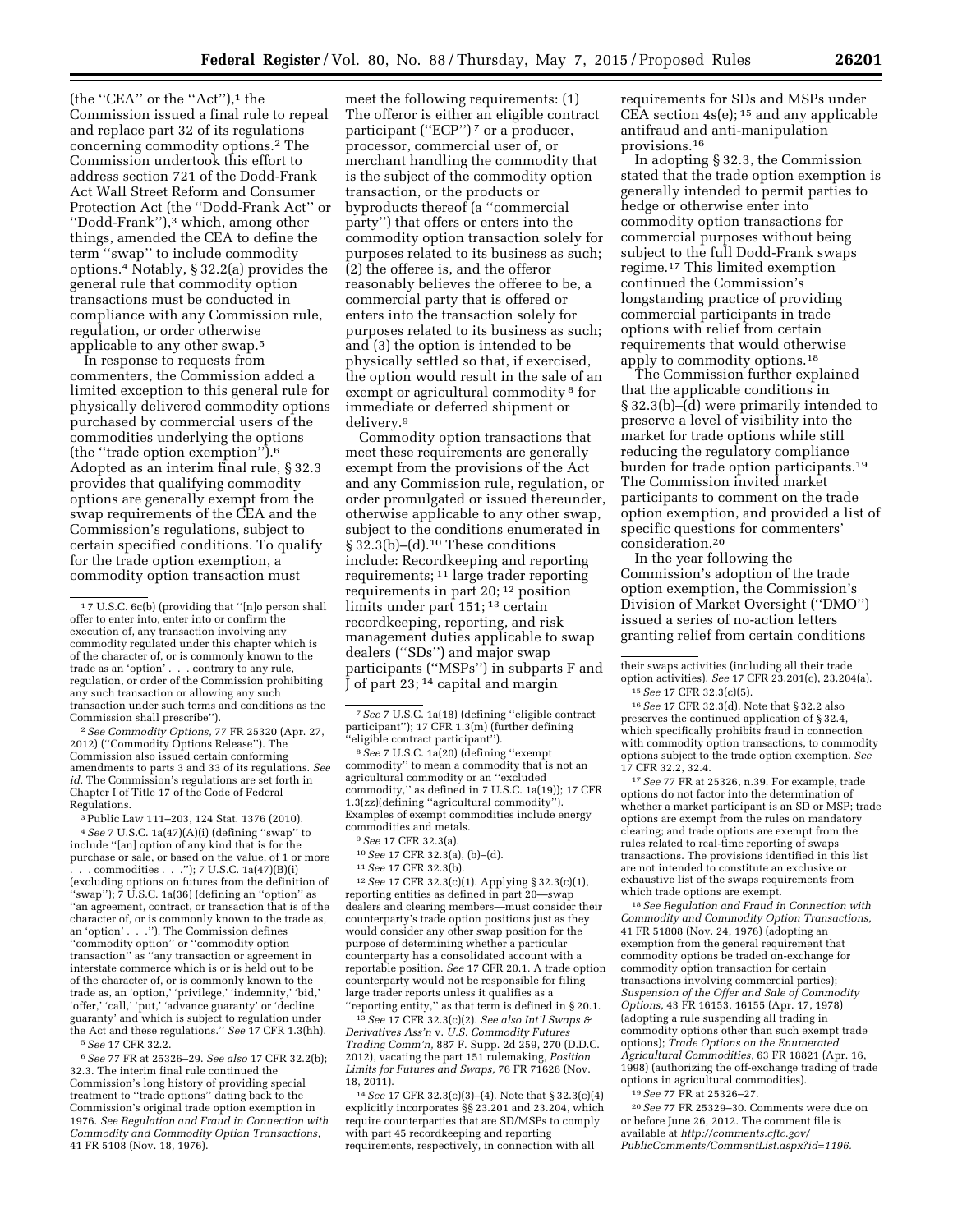in the trade option exemption.21 CFTC No-Action Letter No. 13–08 (''No-Action Letter 13–08''), which remains in effect, provides that DMO will not recommend that the Commission commence an enforcement action against a market participant that is not an SD or an MSP (a ''Non-SD/MSP'') for failing to comply with the part 45 reporting requirements, as required by § 32.3(b)(1), provided that such Non-SD/MSP meets certain conditions, including reporting such exempt commodity option transactions via Form TO 22 and notifying DMO no later than 30 days after entering into trade options having an aggregate notional value in excess of \$1 billion during any calendar year (the ''\$1 Billion Notice'').23

Based on DMO's experience with the trade option exemption following the issuance of No-Action Letter 13–08, and after a review of comments from market participants,24 the Commission is proposing several amendments to the trade option exemption in § 32.3. Generally, these proposed amendments are intended to facilitate use of trade options by commercial market

22*See* notes 28–29 and accompanying text, *infra.*  23No-Action Letter 13–08, at 3–4. No-Action Letter 13–08 also grants relief from certain swap recordkeeping requirements in part 45 for a Non-SD/MSP that complies with the recordkeeping requirements set forth in § 45.2, provided that if the counterparty to the trade option at issue is an SD or an MSP, the Non-SD/MSP obtains a legal entity identifier (''LEI'') pursuant to § 45.6. *Id.* at 4–5. Should the Commission adopt this proposal without significant revision, the relief provided in No-Action Letter 13–08 would be terminated.

24 In addition to seeking comment following adoption of the trade option exemption itself, *see supra* note 21, the Commission has sought comment relating to the trade option exemption in connection with other related Commission actions. *See e.g., Further Definition of ''Swap,'' Security-Based Swap,'' and ''Security-Based Swap Agreement''; Mixed Swaps; Security-Based Swap Agreement Recordkeeping,* 77 FR 48207 (Aug. 13, 2012); *Agency Information Collection Activities: Proposed Collection, Comment Request: Form TO, Annual Notice Filing for Counterparties to Unreported Trade Options,* 77 FR 74647 (Dec. 17, 2012); *Agency Information Collection Activities under OMB Review,* 78 FR 11856 (Feb. 20, 2013); *Forward Contracts With Embedded Volumetric Optionality,* 79 FR 69073 (Nov. 20, 2014). CFTC staff also invited comment in connection with an April 2014 public roundtable regarding issues concerning end users and the Dodd-Frank Act. The Commission has reviewed these comment letters and taken into account any significant issues raised therein in issuing this proposal. The related comment files are available at *[http://](http://comments.cftc.gov/PublicComments/ReleasesWithComments.aspx) [comments.cftc.gov/PublicComments/](http://comments.cftc.gov/PublicComments/ReleasesWithComments.aspx) [ReleasesWithComments.aspx.](http://comments.cftc.gov/PublicComments/ReleasesWithComments.aspx)* 

participants to hedge against commercial and physical risks.

The Commission is proposing modifications to the recordkeeping and reporting requirements in § 32.3(b) that are applicable to trade option counterparties that are Non-SD/MSPs, as well as a non-substantive amendment to § 32.3(c) to eliminate the reference to the now-vacated part 151 position limits requirements. These proposed amendments are generally intended to relax reporting and recordkeeping requirements where two commercial parties enter into trade options with each other in connection with their respective businesses while maintaining regulatory insight into the market for unreported trade options. The Commission requests comment on all aspects of its proposal.

#### **II. Explanation of the Proposed Rules**

## *A. Reporting Requirements for Non-SD/ MSPs*

Pursuant to § 32.3(b)(1), the determination as to whether a trade option must be reported pursuant to part 45 is based on the status of the parties to the trade option and whether or not they have previously reported swaps to an appropriate swap data repository (''SDR'') pursuant to part 45.25 If a trade option involves at least one counterparty (whether as buyer or seller) that has (1) become obligated to comply with the reporting requirements of part 45, (2) as a reporting party, (3) during the twelve month period preceding the date on which the trade option is entered into, (4) in connection with any non-trade option swap trading activity, then such trade option must also be reported pursuant to the reporting requirements of part 45. If only one counterparty to a trade option has previously complied with the part 45 reporting provisions, as described above, then that counterparty shall be the part 45 reporting counterparty for the trade option. If both counterparties have previously complied with the part 45 reporting provisions, as described above, then the part 45 rules for determining the reporting counterparty will apply.26

To the extent that neither counterparty to a trade option has previously submitted reports to an SDR as a result of its swap trading activities as described above, then such trade

option is not required to be reported pursuant to part 45. Instead, § 32.3(b)(2) requires that each counterparty to an otherwise unreported trade option (*i.e.,*  a trade option that is not required to be reported to an SDR by either counterparty pursuant to § 32.3(b)(1) and part 45) complete and submit to the Commission an annual Form TO filing providing notice that the counterparty has entered into one or more unreported trade options during the prior calendar year.27 Form TO requires an unreported trade option counterparty to: (1) Provide its name and contact information; (2) identify the categories of commodities (agricultural, metals, energy, or other) underlying one or more unreported trade options which it entered into during the prior calendar year; and (3) for each commodity category, identify the approximate aggregate value of the underlying physical commodities that it either delivered or received in connection with the exercise of unreported trade options during the prior calendar year. Counterparties to otherwise unreported trade options must submit a Form TO filing by March 1 following the end of any calendar year during which they entered into one or more unreported trade options.28 In adopting § 32.3, the Commission stated that Form TO was intended to provide the Commission with a level of visibility into the market for unreported trade options that is ''minimally intrusive,'' thereby allowing it to identify market participants from whom it should collect additional information, or whom it should subject to additional reporting obligations in the future.29

Commenters have generally expressed the opinion that the reporting requirements in § 32.3(b) are overly burdensome for Non-SD/MSPs. Commenters have argued that these costs have discouraged commercial end users from entering into trade options to meet their commercial and risk management needs, thereby reducing liquidity and raising prices.<sup>30</sup>

30*See* American Gas Association (''AGA'') (Dec. 22, 2013) at 3, 16–17 (observing that ''widespread concern" regarding the regulatory risk posed by Form TO has led some counterparties to avoid entering into trade options, leading to a rise in the cost of contracting); American Public Power Association, National Rural Electric Cooperative Association, Edison Electric Institute, Electric Power Supply Association (''APPA/NRECA/EEI/ EPSA") ( $\overrightarrow{Feb}$ . 15, 2013) at 7-8 (stating that

<sup>21</sup>*See* CFTC No-Action Letter No. 12–06 (Aug. 14, 2012), *available a[t http://www.cftc.gov/ucm/](http://www.cftc.gov/ucm/groups/public/@lrlettergeneral/documents/letter/12-06.pdf) [groups/public/@lrlettergeneral/documents/letter/](http://www.cftc.gov/ucm/groups/public/@lrlettergeneral/documents/letter/12-06.pdf) [12-06.pdf](http://www.cftc.gov/ucm/groups/public/@lrlettergeneral/documents/letter/12-06.pdf)*; CFTC No-Action Letter No. 12–41 (Dec. 5, 2012), *available a[t http://www.cftc.gov/ucm/](http://www.cftc.gov/ucm/groups/public/@lrlettergeneral/documents/letter/12-41.pdf) [groups/public/@lrlettergeneral/documents/letter/](http://www.cftc.gov/ucm/groups/public/@lrlettergeneral/documents/letter/12-41.pdf) [12-41.pdf](http://www.cftc.gov/ucm/groups/public/@lrlettergeneral/documents/letter/12-41.pdf)*; CFTC No-Action Letter No. 13–08 (Apr. 5, 2013), *available at [http://www.cftc.gov/ucm/](http://www.cftc.gov/ucm/groups/public/@lrlettergeneral/documents/letter/13-08.pdf) [groups/public/@lrlettergeneral/documents/letter/](http://www.cftc.gov/ucm/groups/public/@lrlettergeneral/documents/letter/13-08.pdf) [13-08.pdf](http://www.cftc.gov/ucm/groups/public/@lrlettergeneral/documents/letter/13-08.pdf)*.

<sup>25</sup>*See* 17 CFR 32.3(b)(1).

<sup>26</sup>*See* 17 CFR 45.8. As discussed above, No-Action Letter 13–08 provides non-time-limited, conditional no-action relief for Non-SD/MSP counterparties to trade options from part 45 reporting requirements. *See supra* note 22 and accompanying text.

<sup>27</sup>Form TO is set out in appendix A to part 32 of the Commission's regulations.

<sup>28</sup> In 2014, approximately 330 Non-SD/MSPs submitted Form TO filings to the Commission, approximately 200 of which indicated delivering or receiving less than \$10 million worth of physical commodities in connection with exercising unreported trade options in 2013.

<sup>29</sup>*See* 77 FR at 25327–28.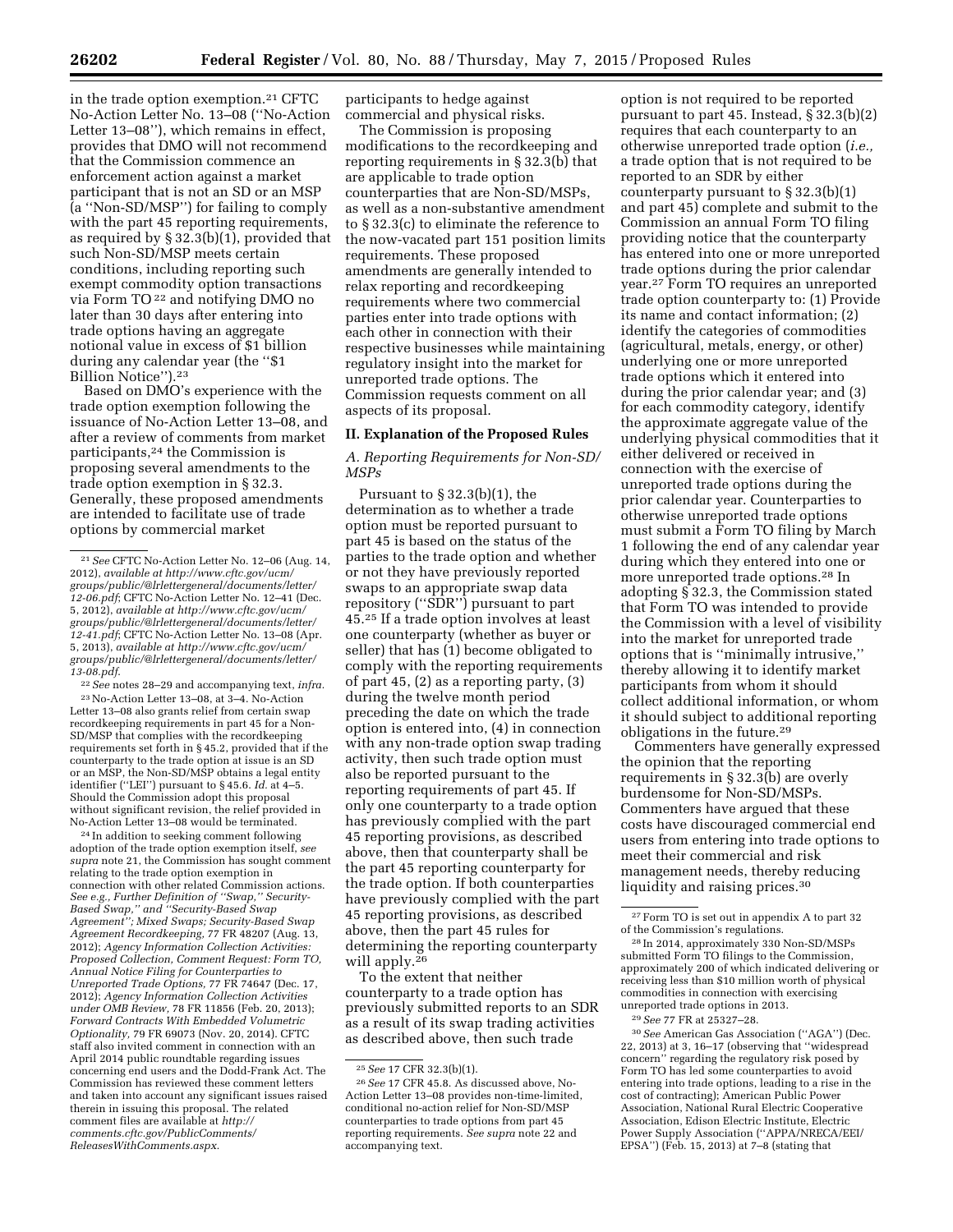With respect to the part 45 reporting requirements, commenters have noted that Non-SD/MSPs may be required to comply with part 45 solely on the basis of the ''unusual circumstance'' of having had to report a single historical or interaffiliate swap during the same twelvemonth period.31 Commenters have further noted that Non-SD/MSPs may not have the infrastructure in place to support part 45 reporting to an SDR and that instituting such infrastructure would impose a costly burden, particularly for small end users.32

With respect to Form TO reporting, commenters have argued that it is costly and burdensome for Non-SD/MSPs, particularly for small end users, to track, calculate and assemble the requisite data. Commenters have explained that the systems and processes used by many Non-SD/MSPs to create, store, and track their trade options are separate and distinct from their financial systems and are typically not designed to track the kind of information required by Form TO.33 Recent comments offer specific monetary estimates that suggest the costs involved with preparing the Form TO filing may be significant.34

31*See* International Energy Credit Association (''IECA'') (Feb. 15, 2013) at 3; AGA (June 26, 2012) at 8; APPA/NRECA/EEI/EPSA (June 26, 2012) at 7– 8; Coalition of Physical Energy Companies (''COPE'') (June 25, 2012) at 9; Commercial Energy Working Group (''CEWG'') (Jun 26, 2012) at 4.

32*See, e.g.,* APPA/NRECA/EEI/EPSA (Feb. 15, 2013) at 2 (stating that only SDs and MSPs should be required to report trade options under part 45 out of concern that part 45 would impose an ''increased regulatory burden, particularly for small entities''); IECA (Feb. 15, 2013) at 2–3 (stating that, for Non-SD/MSPs, the burden of reporting trade options under part 45 would be ''extremely onerous, if not a practical impossibility''); AGA (June 26, 2012) at 9 (recommending that the part 45 reporting requirements not apply to Non-SD/MSPs with respect to their trade option transactions).

33*See, e.g.,* CEWG (Feb. 6, 2013) at 1 (''Unlike systems designed to capture and report data for financial transactions, physical systems are primarily designed to manage logistics related to deliveries and inventory quantities at trade locations. Some physical systems of record do not contain market price information, execution venues, or other option characteristics, such as premiums and strike prices, which make reporting under Part 45 additionally challenging.''). *See also*  Coalition for Derivative End Users (''Coalition'') (Dec. 22, 2014) at 10; Commercial Energy Working Group and Commodity Markets Council (''CEWG/ CMC'') (Dec. 22, 2014) at 5; ICEA (Dec. 22, 2012) at 9; American Public Power Association, National Rural Electric Cooperative Association, Large Public Power Council (''APPA/NRECA/LPPC'') (Apr. 17, 2014) at 4; AGA (June 26, 2012) at 7.

34*See* American Public Power Association, National Rural Electric Cooperative Association, Edison Electric Institute, Electric Power Supply

1. Proposed Action: Eliminate Part 45 Reporting for Non-SD/MSPs

As discussed above, Commission regulation § 32.3(b)(1) requires that a Non-SD/MSP counterparty to a trade option that has become obligated to report a non-trade option swap within the past calendar year must comply with part 45 reporting requirements. The Commission proposes to amend § 32.3(b) such that a Non-SD/MSP will under no circumstances be subject to part 45 reporting requirements with respect to its trade option activities.<sup>35</sup> This amendment is intended to reduce burdens for Non-SD/MSP trade option counterparties, many of whom, as commenters explained, face technical and logistical impediments that prevent timely compliance with part 45 reporting requirements.

2. Proposed Action: Eliminate the Form TO Notice Filing Requirement

The Commission proposes to amend Commission regulation § 32.3(b) such that a Non-SD/MSP would not be required to report otherwise unreported trade options on Form TO. The Commission further proposes to delete Form TO from appendix A to part 32. These amendments are intended to reduce reporting burdens for Non-SD/ MSP trade option counterparties, which, commenters have explained, may face significant costs in preparing Form TO.

The Commission preliminarily believes that there are surveillance benefits from Form TO data but recognizes that completing Form TO imposes costs and burdens on Non-SD/ MSPs, especially small end users.

<sup>35</sup> Note that trade option counterparties that are SD/MSPs would continue to comply with the swap data reporting requirements of part 45, including where the counterparty is a Non-SD/MSP, as they would in connection with any other swap. *See* 17 CFR 32.3(b)(4).

Moreover, Non-SD/MSPs would, under the proposal, remain subject, via § 32.3(b), to the recordkeeping requirements in § 45.2, which require market participants to maintain full and complete records and to open their records to inspection upon the Commission's request.36 Consequently, the Commission would remain able to collect additional information concerning unreported trade options as necessary to fulfill its regulatory mission.37

3. Proposed Action: New \$1 Billion Notice Provision for Non-SD/MSPs

The Commission proposes to amend § 32.3(b) by adding a requirement that Non-SD/MSP trade option counterparties must provide notice by email to DMO within 30 days after entering into trade options, whether reported or unreported, that have an aggregate notional value in excess of \$1 billion in any calendar year (the ''1 Billion Notice'').38 In the alternative, a Non-SD/MSP may provide notice by email to DMO that it reasonably expects to enter into trade options, whether reported or unreported, having an aggregate notional value in excess of \$1 billion during any calendar year (the ''Alternative Notice'').39

For purposes of the proposed Notice Requirement, the aggregate notional value of trade options entered into, or expected to be entered into, should be calculated by multiplying (1) the maximum volume of the commodities that could be bought or sold pursuant to the trade options entered into by (2) the strike or exercise price per unit of the commodity. If the strike or exercise price is not a fixed number in the trade option agreement and, instead, is to be determined pursuant to a reference price source that is not determinable at the time the trade option is entered into,

38As discussed above, the no-action relief provided by No-Action Letter 13–08 to Non-SD/ MSP trade option counterparties from part 45 reporting requirements is also conditioned on the Non-SD/MSP providing DMO with a \$1 Billion Notice. *See supra* note 24 and accompanying text. In 2013 and 2014, DMO received \$1 Billion Notices from nine and sixteen Non-SD/MSPs, respectively. Most of these \$1 Billion Notices were filed on behalf of large energy companies.

39Non-SD/MSPs who provide the Alternative Notice would not be required to demonstrate that they actually entered into trade options with an aggregate notional value of \$1 billion or more in the applicable calendar year. Collectively, the \$1 Billion Notice and the Alternative Notice are referred to as the ''Notice Requirement.''

<sup>§ 32.3(</sup>b)'s application of the part 45 reporting requirement ''imposes a regulatory burden on the non-SD/MSP and may discourage parties from entering into any ''swaps'' for which it is a reporting party, and from entering into nonfinancial commodity option hedging transactions with parties that are not SD/MSPs.'').

Association, Large Public Power Council (''APPA/ NRECA/EEI/EPSA/LPPC'') (Dec. 22, 2014) at 9 (stating that one of its members spent more than \$100,000 in information technology costs to implement a mechanism to track exercises of nonfinancial commodity options); IECA (Dec. 22, 2014) at 8 (estimating, based on its survey of market participants, that completing Form TO and complying with No-Action Letter 13–08 requires 80 minutes per contract); Southern Company Services, Inc., acting on behalf of and as agent for Alabama Power Company, Georgia Power Company, Gulf Power Company, Mississippi Power Company, and Southern Power Company (''Southern'') at 8–9 (estimating that, for Southern, two full-time employees require 30 minutes to two hours per contract to complete Form TO, at an average cost of \$200 per contract and a total annual cost of about \$12,000); Transcript of Staff End-User Roundtable (James Allison, ConocoPhillips) at 161 (estimating the marginal cost of Form TO is ''on the order of'' one full-time employee and possibly higher for smaller entities with less in the way of compliance systems and procedures), transcript available at *[http://www.cftc.gov/ucm/groups/public/@](http://www.cftc.gov/ucm/groups/public/@newsroom/documents/file/transcript040314.pdf) [newsroom/documents/file/transcript040314.pdf.](http://www.cftc.gov/ucm/groups/public/@newsroom/documents/file/transcript040314.pdf)* 

<sup>36</sup>*See* 17 CFR 45.2(b), 45.2(h). As discussed *infra*  at notes 53–55 and accompanying text, the Commission proposes to maintain recordkeeping requirements in § 32.3(b)–(c) for trade option participants, subject to certain clarifying amendments.

<sup>37</sup>*See* 17 CFR 1.31(a)(2), 45.2(h).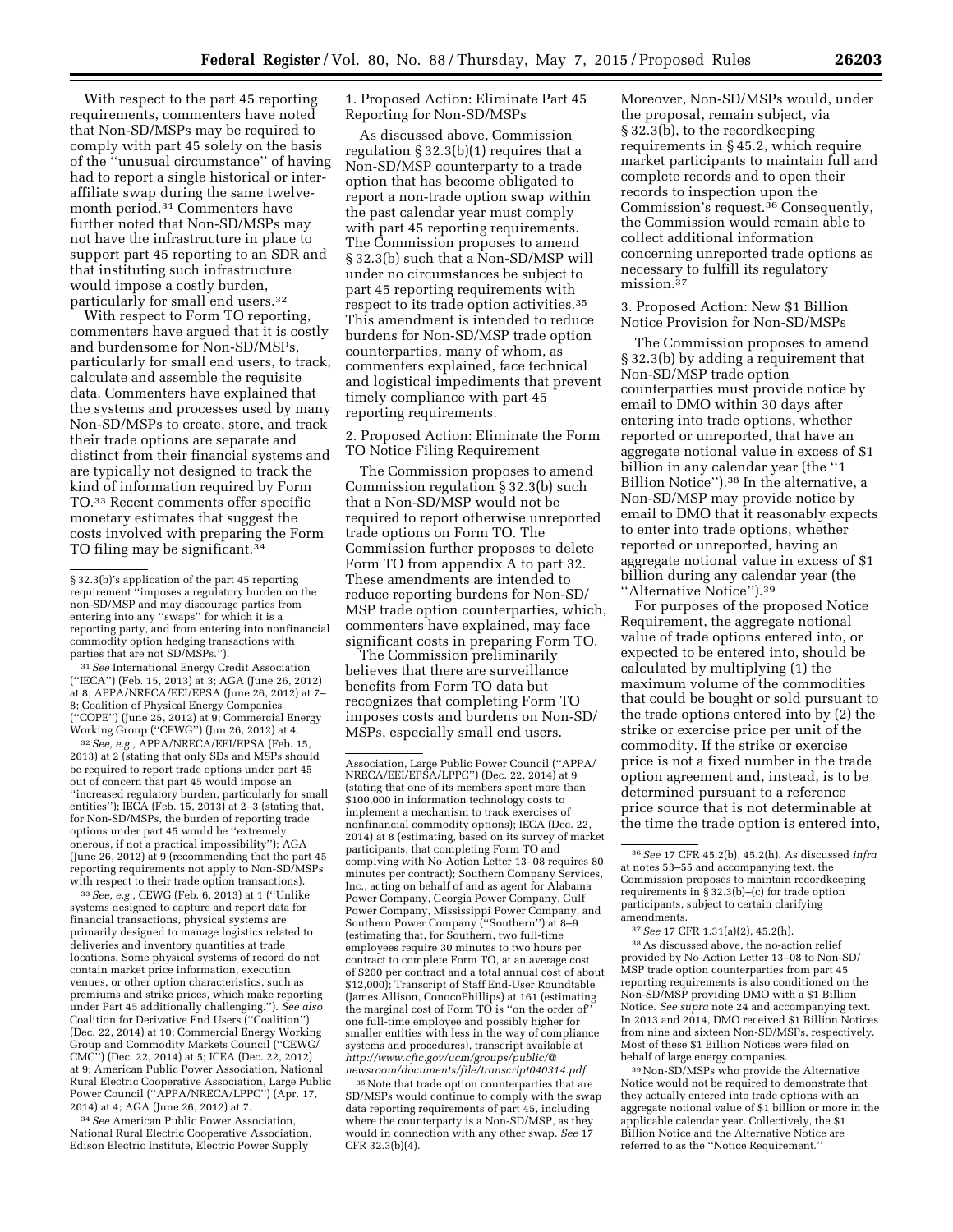then the foregoing calculation should be based on a current market price of the reference commodity at the time the option is entered into. For example, if the trade option involves crude oil that is deliverable on, or similar to, crude oil that is deliverable on the New York Mercantile Exchange (''NYMEX''), then the price of the nearby NYMEX crude oil futures contract may be used as the market price of the commodity at the time the trade option is entered into.<sup>40</sup>

In light of the other proposed amendments that would generally remove reporting requirements for Non-SD/MSP counterparties to trade options, the proposed Notice Requirement would provide the Commission insight into the size of the market for unreported trade options and the identities of the most significant market participants. Additionally, the proposed Notice Requirement would help guide the Commission's efforts to collect additional information through its authority to obtain copies of books or records required to be kept pursuant to the CEA and the Commission's regulations should market circumstances dictate.41

### *B. Recordkeeping requirements for Non-SD/MSPs*

Commission regulation § 32.3(b) provides that in connection with any commodity option transaction that is eligible for the trade option exemption, every counterparty shall comply with the swap data recordkeeping requirements of part 45, as otherwise applicable to any swap transaction.42 In discussing the trade option exemption conditions, however, the Commission noted in the preamble to the Commodity Options Release that ''[t]hese conditions include a recordkeeping requirement for any trade option activity, *i.e.,* the recordkeeping requirements of 17 CFR 45.2,'' and did not reference or discuss any other provision of part 45 that contains recordkeeping requirements.43

Pursuant to Commission regulation § 45.2, records must be maintained by all trade option participants and made available to the Commission as specified therein.44 However, § 45.2 applies different recordkeeping requirements, depending on the nature of the counterparty. For example, if a trade

option counterparty is an SD/MSP, it would be subject to the recordkeeping provisions of § 45.2(a). If a counterparty is a Non-SD/MSP, it would be subject to the less stringent recordkeeping requirements of  $\S 45.2(b)$ .<sup>45</sup> In adopting § 32.3(b), the Commission stated that the recordkeeping condition was intended to ensure that trade option participants are able to provide pertinent information regarding their trade options activity to the Commission, if requested.46

Additional recordkeeping requirements in part 45, separate and apart from those specified in § 45.2 and which would apply to all trade option counterparties by operation of § 32.3(b) include: 47

• each swap must be identified in all recordkeeping by the use of a unique swap identifier (''USI''); 48

• each counterparty to any swap must be identified in all recordkeeping by means of a single LEI; 49 and

• each swap must be identified in all recordkeeping by means of a unique product identifier (''UPI'') and product classification system.50

1. Proposed Action: Modify the Recordkeeping Requirements for Non-SD/MSPs

The Commission proposes to amend § 32.3(b) to clarify that trade option counterparties that are Non-SD/MSPs need not identify their trade options in all recordkeeping by means of either a USI or UPI, as required by §§ 45.5 and 45.7.51 Rather, with respect to part 45 recordkeeping requirements, trade option counterparties that are Non-SD/

47As discussed above, No-Action Letter 13–08 provides no-action relief from certain swap recordkeeping requirements in part 45 for a Non-SD/MSP that complies with the recordkeeping requirements set forth in § 45.2, provided that if the counterparty to the trade option at issue is an SD or an MSP, the Non-SD/MSP obtains an LEI pursuant to § 45.6 and also provides DMO with a \$1 Billion Notice. *See supra* note 24 and accompanying text.

51*See supra* notes 49 and 49 and accompanying text.

MSPs must only comply with the applicable recordkeeping provisions in § 45.2,52 with the following qualification: The Non-SD/MSP trade option counterparty must obtain an LEI pursuant to § 45.6 and provide such LEI to its counterparty if that counterparty is an SD/MSP.53

These amendments are intended to reduce recordkeeping burdens for Non-SD/MSP trade option counterparties, while allowing a trade option counterparty that is an SD/MSP to comply with applicable part 45 reporting obligations by properly identifying its Non-SD/MSP trade option counterparty by that counterparty's LEI in all recordkeeping as well as all swap data reporting, just as the SD/MSP would for any other swap.54

### *C. Non-substantive amendment to Commission regulation § 32.3(c)*

Commission regulation § 32.3(c)(2) subjects trade options to part 151 position limits, to the same extent that part 151 would apply in connection with any other swap.<sup>55</sup> However, as stated above, part 151 has been vacated.56 Furthermore, trade options are not subject to position limits under the Commission's current part 150 position limit regime.57

Therefore, since position limits do not currently apply to trade options, the Commission proposes to amend § 32.3(c) by deleting § 32.3(c)(2), including the reference to vacated part 151. This would not be a substantive change. Although commenters have requested assurance that position limits will not apply to trade options in the future,58 the Commission preliminarily believes that any future application of

54An SD/MSP that otherwise would report the trade option at issue pursuant to  $\S 32.3(b)(1)$  is required to identify its counterparty to the trade option by that counterparty's LEI in all recordkeeping as well as all swap data reporting. *See, e.g.,* 17 CFR 23.201, 23.204, and 45.6. *See supra* note 36 and 17 CFR 45.6.

55*See* 17 CFR 32.3(c)(2).

56*See supra* note 13 and accompanying text. 57Under current § 150.2, position limits apply to agricultural futures in nine listed commodities and options on those futures. Since trade options are not options on futures, § 150.2 position limits do not currently apply to such transactions. *See* 17 CFR 150.2.

58*See, e.g.,* Coalition (Dec. 22, 2014) at 11; AGA (Apr. 17, 2014) at 4; IECA (Apr. 17. 2014) at 28; Intercontinental Exchange, Inc. (April 17, 2014) at 5; CEWG (Feb. 6, 2013) at 3; COPE (June 26, 2012) at 6.

<sup>40</sup>The forgoing guidance with regard to how to calculate the notional value of trade options is similar to that provided in No-Action Letter 13–08 but has been revised to clarify that the focus of the \$1 Billion Notice is the value of the trade option at time of contract initiation, not at exercise.

<sup>41</sup>*See supra* note 38 and accompanying text.

<sup>42</sup>*See* 17 CFR 32.3(b).

<sup>43</sup>*See* 77 FR at 25327.

<sup>44</sup> 17 CFR 32.3(b); 45.2(h).

<sup>45</sup> In the case of Non-SD/MSPs, the primary recordkeeping requirements are set out in § 45.2(b), which essentially requires keeping basic busines records—*i.e.,* ''full, complete and systematic records, together with all pertinent data and memoranda, with respect to each swap in which they are a counterparty.'' Non-SD/MSPs are also subject to the other general recordkeeping requirements of § 45.2, such as the requirement that records must be maintained for 5 years and must be retrievable within 5 days. *See* 17 CFR 45.2(b). 46*See* 77 FR at 25327.

<sup>48</sup> 17 CFR 45.5.

<sup>49</sup>Each counterparty to any swap subject to the Commission's jurisdiction must be identified in all recordkeeping and all swap data reporting pursuant to part 45 by means of a single LEI as specified in § 45.6. *See* 17 CFR 45.6.

<sup>50</sup> 17 CFR 45.7.

 $^{52}\mathrm{Trade}$  option counterparties that are SD/MSPs would continue to comply with the swap data recordkeeping requirements of part 45, as they would in connection with any other swap. *See* 17 CFR 32.3(b)(4).

<sup>53</sup>For the avoidance of doubt, Non-SD/MSPs would not otherwise be required to comply with § 45.6.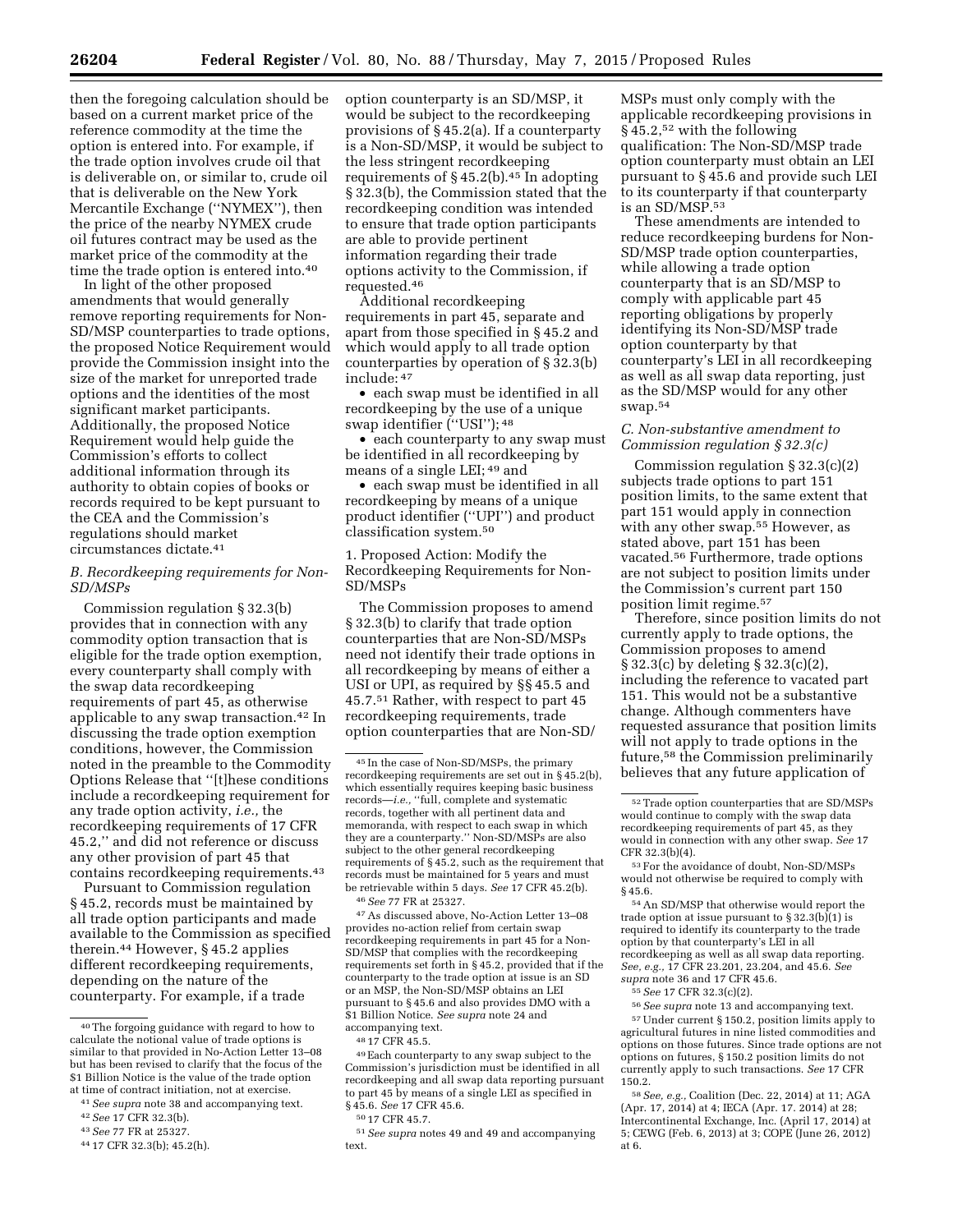position limits would be best addressed in the context of the pending position limits rulemaking, which remains in the proposed rulemaking stage.59

### **III. Related Matters**

### *A. Cost Benefit Analysis*

### 1. Background

As discussed above, the Commission is proposing amendments to the trade option exemption in § 32.3 that would: (1) Eliminate the part 45 reporting requirement for Non-SD/MSPs; (2) eliminate the Form TO filing requirement; (3) require those Non-SD/ MSPs that have the most significant volume in trade options to provide DMO with either (i) the \$1 Billion Notice or (ii) the Alternate Notice; and (4) clarify that Non-SD/MSPs are required to comply with the swap data recordkeeping requirements of § 45.2 only, as opposed to all part 45 recordkeeping requirements; (5) require Non-SD/MSPs that enter into exempt trade options with SD/MSPs to obtain an LEI pursuant to § 45.6 and provide it to their SD/MSP counterparties; (6) eliminate reference to the now-vacated part 151 position limits.60 In issuing this proposal, the Commission has reviewed all relevant comment letters and taken into account significant issues raised therein.61

The Commission believes that the baseline for this cost and benefit consideration is existing § 32.3. Although No-Action Letter 13–08, as discussed above, currently offers noaction relief that is substantially similar

 $^{60}\mathrm{As}$  stated above, Non-SD/MSPs would not otherwise be required to comply with § 45.6.

61*See supra* note 24. *See also* note 59 (stating that the Commission has determined to address the application of position limits to trade options in the pending position limits rulemaking).

to the relief that the proposed amendments would grant certain market participants and end users, as a noaction letter, it only represents the position of the issuing Division or Office and cannot bind the Commission or other Commission staff.62 Consequently, the Commission believes that No-Action Letter 13–08 should not set or affect the baseline against which the Commission considers the costs and benefits of the proposal.

### 2. Costs

The Commission believes that the proposal would, overall, reduce the regulatory burdens and associated costs imposed by the conditions for relief in § 32.3(b). Although the Commission understands that some Non-SD/MSPs may experience costs associated with tracking the aggregate notional value of their trade option transactions for purposes of the \$1 Billion Notice, 63 Non-SD/MSPs that reasonably expect to enter into trade options in excess of \$1 billion could opt to avoid those tracking costs by instead submitting the Alternative Notice. The Commission also believes that many Non-SD/MSPs may avoid any costs associated with the \$1 Billion Notice because they would fall significantly below the \$1 billion threshold and thus would not need to track and calculate their aggregate trade option activity.64 Furthermore, the Commission believes that the proposal would otherwise significantly reduce the regulatory burdens imposed by § 32.3(b), particularly through the elimination of part 45 reporting requirements for trade option counterparties that are Non-SD/MSPs and the Form TO filing requirement, each of which commenters have described as burdensome.65 The Commission preliminarily believes that the proposal would not impose any additional costs on any other market participants, the markets themselves, or the general public. The Commission invites comment regarding the nature and extent of these and any other costs that could result from adoption of the proposal and, to the extent they can be

quantified, monetary and other estimates thereof.

### 3. Benefits

The Commission believes that the proposal would provide relief for Non-SD/MSPs entering into trade options by eliminating the part 45 and Form TO reporting obligations. The Commission believes that the proposed Notice Requirement would also support the regulatory goals of ensuring market integrity and protecting the public by allowing the Commission insight into the size of the market for unreported trade options and the ability to identify significant market participants, who the Commission may wish to contact if concerns about the market for trade options arise. The Commission invites comment regarding the nature and extent of these and any other benefits that could result from adoption of the proposal—including benefits to other market participants, the market itself or the general public—and, to the extent they can be quantified, monetary and other estimates thereof.

## 4. Section 15(a) Factors

Section 15(a) of the CEA requires the Commission to consider the costs and benefits of its actions before promulgating a regulation under the CEA or issuing certain orders.66 Section 15(a) further specifies that the costs and benefits shall be evaluated in light of five broad areas of market and public concern: (1) Protection of market participants and the public; (2) efficiency, competitiveness, and financial integrity of futures markets; (3) price discovery; (4) sound risk management practices; and (5) other public interest considerations. The Commission considers the costs and benefits resulting from its discretionary determinations with respect to the section 15(a) factors.

a. Protection of Market Participants and the Public

The Commission recognizes that there may be trade-offs between reducing regulatory burdens and ensuring that the Commission has sufficient information to fulfill its regulatory mission. The proposed amendments to § 32.3 are intended to reduce some of the regulatory burdens on end users while still maintaining insight into the market for trade options to protect the public.

<sup>59</sup>On December 12, 2013, the Commission published in the **Federal Register** a notice of proposed rulemaking to establish speculative position limits for 28 exempt and agricultural commodity futures and options contracts and the physical commodity swaps that are economically equivalent to such contracts, including trade options. *See Position Limits for Derivatives, Proposed Rules,* 78 FR 75680 (Dec. 12, 2013) (''Position Limits Proposal''). Therein, the Commission proposed replacing the cross-reference to vacated part 151 in §  $32.3(c)(2)$  with a crossreference to amended part 150 position limits. *See*  78 FR at 75711. As an alternative in the Position Limits Proposal, the Commission proposed to exclude trade options from speculative position limits and proposed an exemption for commodity derivative contracts that offset the risk of trade options. Also note that under the Position Limits Proposal, trade options based on commodities or delivery points other than those underlying the core referenced futures contracts specified in the Position Limits Proposal would not be subject to speculative position limits. The Commission recently extended the comment period for the Position Limits Proposal until March 28, 2015. *See*  80 FR 10022 (Feb. 25, 2015).

<sup>62</sup>*See* 17 CFR 140.99(a)(2). *See also* No-Action Letter 13–08 at 5.

<sup>63</sup>*See* Coalition for Derivatives End-Users (Dec. 22, 2014) at 10; American Public Power Association, Edison Electric Institute, Electric Power Supply Association, Large Public Power Council, National Rural Electric Cooperative Association (Dec. 22, 2014) at 9.

<sup>64</sup>As stated in note 38, *supra,* of the 330 Non-SD/ MSPs who submitted Form TO filings in 2014, only sixteen also submitted a \$1 Billion Notice to DMO.

<sup>65</sup>*See supra* note 34 (citing recent comment letters offering costs estimates for compliance with the Form TO reporting requirement). <sup>66</sup> 7 U.S.C. 19(a).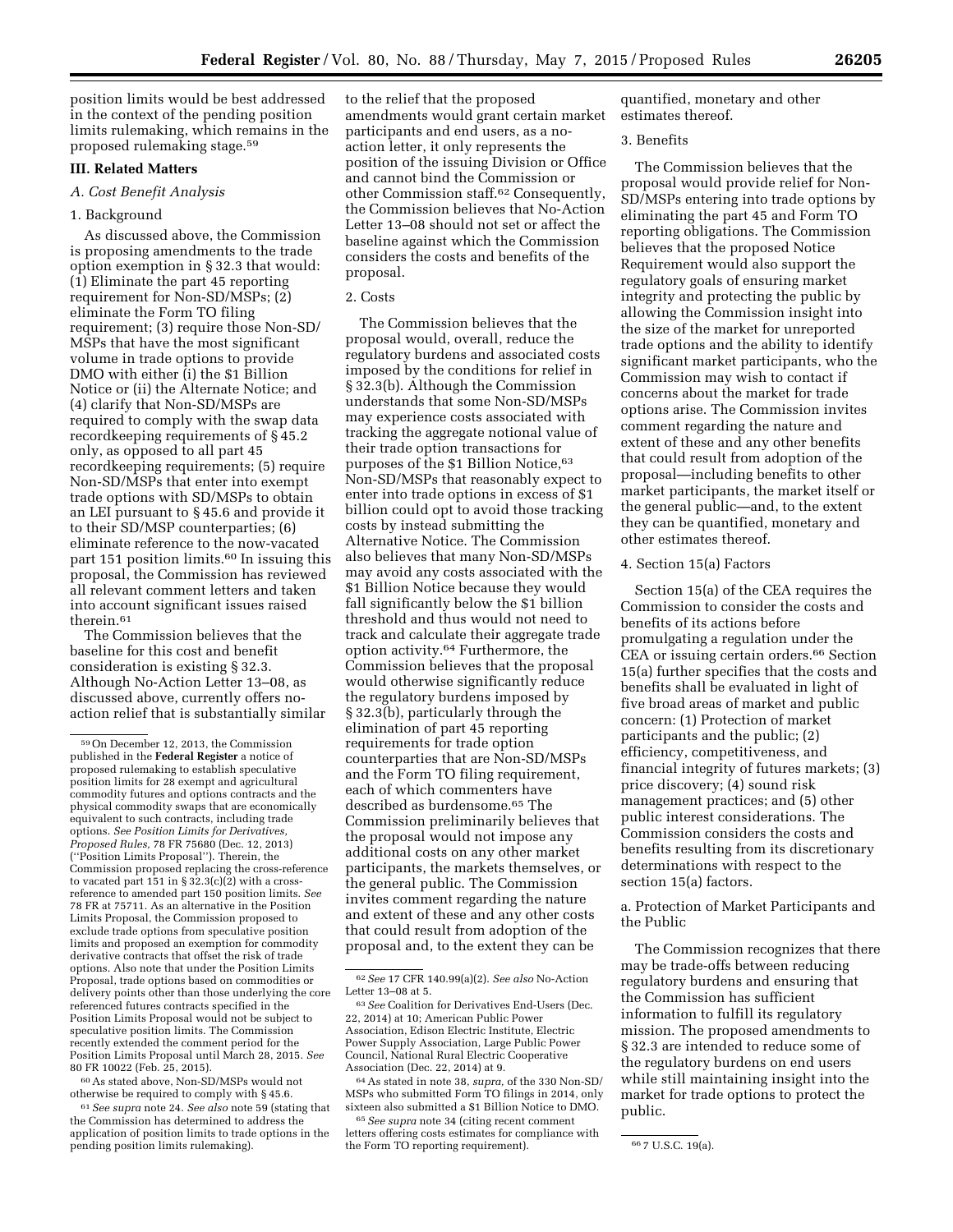### b. Efficiency, Competitiveness, and Financial Integrity of Markets

The Commission believes that the proposed amendments to § 32.3 could increase efficiency for participants in the market for trade options by reducing the reporting burdens on Non-SD/MSPs, allowing them to reallocate those resources to other more efficient purposes. The Commission also believes that the proposed Notice Requirement would promote market integrity by providing the Commission with information to use in its market oversight role, thereby fulfilling the purposes of the CEA.67 The Commission preliminarily believes that the proposed amendments to § 32.3 will not have any competitiveness impact.

### c. Price Discovery

The Commission preliminarily believes that the proposed amendments to § 32.3 would likely not have a significant impact on price discovery. Given that trade options are not subject to the real-time reporting requirements applicable to other swaps, meaning that current prices of consummated trade options are likely not available to many market participants, the Commission preliminarily believes any effect on price discovery would be negligible.

d. Sound Risk Management Practices

The Commission preliminarily believes that the proposed amendments would not have a meaningful effect on the risk management practices of the affected market participants and end users. Although the proposal is intended, in part, to reduce some of the regulatory burdens on certain market participants and end users, affected Non-SD/MSPs would still be required to maintain complete and accurate records in a manner that is readily available for production to regulators.

#### e. Other Public Interest Considerations

The Commission has not identified any other public interest considerations for this rulemaking.

### 5. Request for Comment

The Commission invites comment on all aspects of its preliminary consideration of the costs and benefits associated with the proposal and the five factors the Commission is required to consider under CEA section 15(a). In addressing these areas and any other aspect of the Commissions preliminary cost-benefit considerations, the Commission encourages commenters to

submit any data or other information they may have quantifying and/or qualifying the costs and benefits of the proposal.

#### *B. Regulatory Flexibility Analysis*

The Regulatory Flexibility Act (the "RFA") <sup>68</sup> requires that Federal agencies consider whether the rules they propose will have a significant economic impact on a substantial number of ''small entities'' 69 and, if so, the agencies must provide a regulatory flexibility analysis reflecting the impact. Whenever an agency publishes a general notice of proposed rulemaking for any rule, pursuant to the notice-and-comment provisions of the Administrative Procedure Act,<sup>70</sup> a regulatory flexibility analysis or certification typically is required.71

As discussed above, the proposed amendments would affect the recordkeeping and reporting requirements for Non-SD/MSP counterparties relying on the trade option exemption in § 32.3. Pursuant to the eligibility requirements in § 32.3(a), such a Non-SD/MSP may be an ECP and/or a commercial party (*i.e.,* a producer, processor, or commercial user of, or a merchant handling the exempt or agricultural commodity that is the subject of the commodity option transaction, or the products or byproducts thereof) offering or entering into the trade option solely for purposes related to its business as such. Although the Commission has previously determined that ECPs are not small entities for RFA purposes,72 the Commission is not in a position to determine whether non-ECP commercial parties affected by the amendments would include a substantial number of small entities on which the rule would have a significant economic impact because § 32.3 does not subject such entities to a minimum net worth requirement, allowing commercial entities of any economic status to enter into exempt trade options. Therefore, pursuant to 5 U.S.C. 603, the Commission offers for public comment this initial regulatory flexibility analysis addressing the impact of the proposal on small entities:

1. A description of the reasons why action by the agency is being considered.

The Commission is proposing to modify the trade option exemption in § 32.3 in response to comments from Non-SD/MSPs that the regulatory burdens currently imposed by § 32.3 are unnecessarily burdensome.

2. A succinct statement of the objectives of, and legal basis for, the proposal.

The objective of the proposal is to reduce the recordkeeping and reporting obligations for Non-SD/MSPs while still providing the Commission insight into the size of the market for unreported trade options and the identities of the most significant participants in the market. As stated above, the legal basis for the proposed rule is the Commission's plenary options authority in CEA section 4c(b).

3. A description of and, where feasible, an estimate of the number of small entities to which the proposed rule will apply.

The small entities to which the proposed amendments may apply are those commercial parties that would not qualify as ECPs and/or that fall within the definition of a ''small entity'' under the RFA, including size standards established by the Small Business Administration.73 Although more than 300 Non-SD/MSPs have reported their use of trade options to the Commission through Form TO, the limited information provided by Form TO is not sufficient for the Commission to determine whether and how many of those Non-SD/MSPs qualify as small entities under the RFA.

4. A description of the projected reporting, recordkeeping, and other compliance requirements of the rule, including an estimate of the classes of small entities which will be subject to the requirement and the type of professional skills necessary for preparation of the report or record.

The proposed amendments would relieve Non-SD/MSPs, which may include small entities, from certain recordkeeping and reporting requirements that would otherwise apply to them. While the proposal would impose a new requirement on certain Non-SD/MSPs to provide DMO by email with either the \$1 Billion Notice or the Alternative Notice

<sup>67</sup>*See, e.g.,* CEA section 3(b), 7 U.S.C. 5 (stating that it is a purpose of the CEA to deter disruptions to market integrity).

<sup>68</sup> 5 U.S.C. 601 *et seq.* 

<sup>69</sup>*See* 5 U.S.C. 601(6) (defining ''small entity'' to include a ''small business,'' ''small organization,'' and ''small governmental jurisdiction,'' as those terms are defined in the RFA and by reference to the Small Business Act, 15 U.S.C. 632 *et seq.*).

<sup>70</sup> 5 U.S.C. 553. The Administrative Procedure Act is found at 5 U.S.C. 551 *et seq.*  71*See* 5 U.S.C. 601(2), 603–605.

<sup>72</sup>*See Opting Out of Segregation,* 66 FR 20740, 20743 (Apr. 25, 2001).

<sup>73</sup>*See id. See also* 5 U.S.C. 601(3) (defining ''small business'' to have the same meaning as the term ''small business concern'' in the Small Business Act); 15 U.S.C. 632(a)(1) (defining ''small business concern'' to include an agricultural enterprise with annual receipts not in excess of \$750,000); 13 CFR 121.201 (establishing size standards for small business concerns).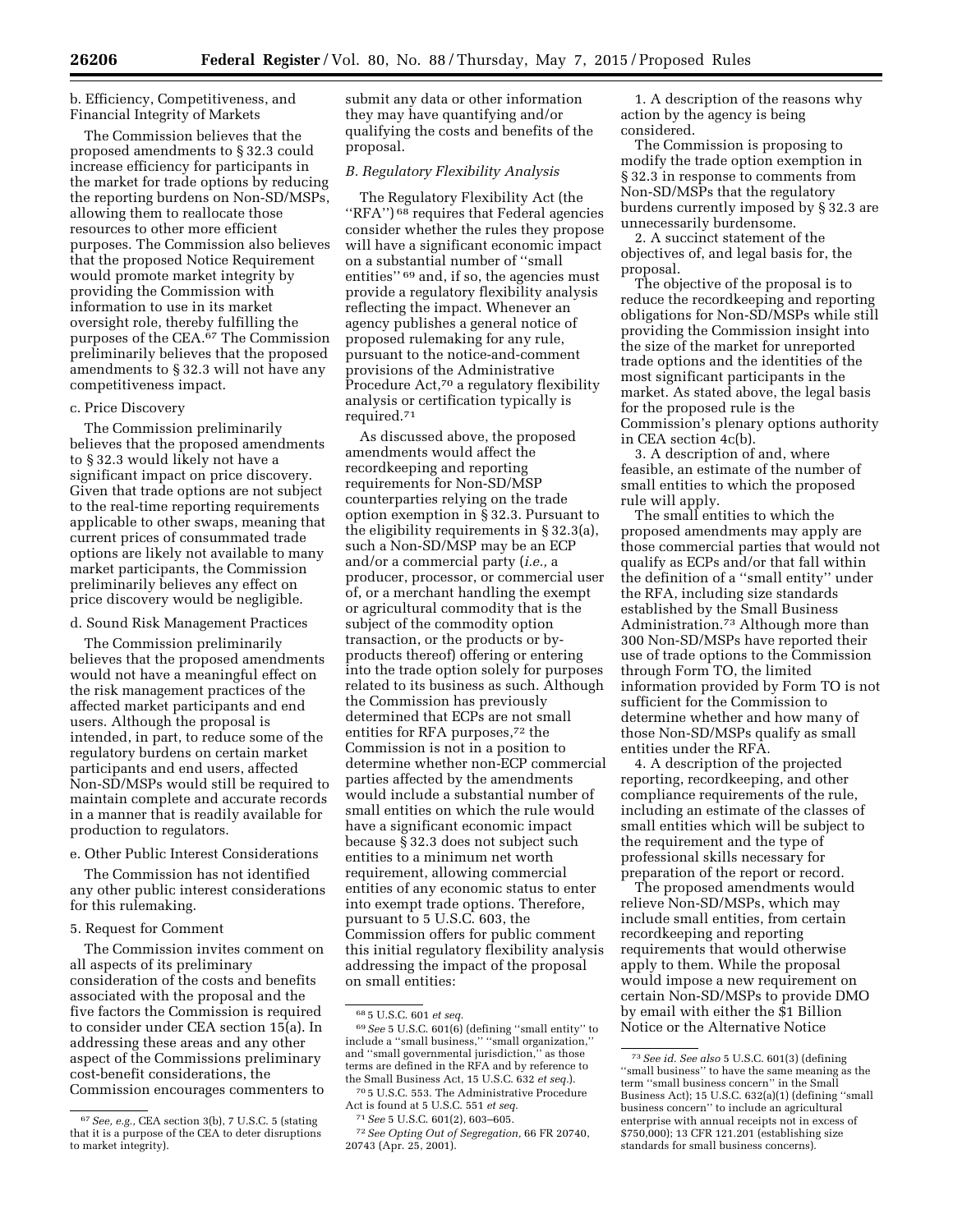annually, the Commission does not believe that this requirement would impact many small entities, if any at all. Given the significant volume of trade options required to trigger the proposed Notice Requirement, the Commission expects that it would apply to only a small number of entities and that such entities would likely not be small entities.74 The Commission's view is supported by DMO's experience with the \$1 Billion Notice provision in No-Action Letter 13–08: As indicated above, DMO received a \$1 Billion Notice from only sixteen of the more than 300 Non-SD/MSPs that filed a Form TO in 2014, and all such entities are generally well-known in their respective industries.75

Filing the \$1 Billion Notice would require affected Non-SD/MSPs to track and aggregate the notional values of their trade options. The Commission expects that this general information should be readily compiled and aggregated using a spreadsheet or other existing software and would not require any professional skills beyond those typically held by any commercial party. Furthermore, Non-SD/MSPs that reasonably expect to enter into trade options with an aggregate notional value in excess of \$1 billion during the calendar year may, in line with the Alternative Notice, simply send an email to DMO to that effect, thereby avoiding having to track the notional values of their trade options.

5. An identification, to the extent practicable, of all relevant Federal rules which may duplicate, overlap or conflict with the rule.

The Commission is unaware of any Federal rules that could duplicate, overlap, or conflict with the proposal.

6. A description of any significant alternatives to the proposed rule which accomplish the stated objectives of applicable statutes and which minimize any significant economic impact of the proposed rule on small entities. These may include, for example, (1) the establishment of differing compliance or reporting requirements or timetables that take into account the resources available to small entities; (2) the clarification, consolidation, or simplification of compliance and reporting requirements under the rule for such small entities; (3) the use of performance rather than design standards; and (4) an exemption from coverage of the rule, or any part thereof, for such small entities.

A potential alternative to relieving Non-SD/MSPs, which may include small entities, from certain recordkeeping and reporting requirements would be to either (1) not amend the current rule, which would maintain recordkeeping and reporting requirements that Non-SD/MSPs have represented are onerous, or (2) create a rule with more specific reporting parameters for specific entities. While the proposal would impose the new annual Notice Requirement on certain Non-SD/MSPs, overall, the Commission believes that the proposed amendments would have a positive economic impact on Non-SD/MSPs that are small entities because they would generally relax reporting requirements across all trade option counterparties that are Non-SD/ MSPs. Although the proposal could expressly limit application of the Notice Requirement to entities that do not meet the RFA definition of a small entity, the Commission does not believe that is necessary because, as stated above, the Commission does not expect many small entities to be affected by that requirement, if any at all. Furthermore, even if a small entity were to enter into trade options with an aggregate notional value in excess of \$1 billion during a calendar year, the Commission believes that such information would nevertheless be important to the Commission's insight into the market for otherwise unreported trade options and may cause the Commission to adjust the threshold for notice reporting above \$1 billion.

### *C. Paperwork Reduction Act*

The purposes of the Paperwork Reduction Act of 1995, 44 U.S.C. 3501 *et seq.* (''PRA'') are, among other things, to minimize the paperwork burden to the private sector, ensure that any collection of information by a government agency is put to the greatest possible uses, and minimize duplicative information collections across the government.76 The PRA applies to all information, ''regardless of form or format,'' whenever the government is ''obtaining, causing to be obtained [or] soliciting'' information, and includes required ''disclosure to third parties or the public, of facts or opinions,'' when the information collection calls for ''answers to identical questions posed to, or identical reporting or recordkeeping requirements imposed on, ten or more persons.'' 77 The PRA requirements have been determined to include not only mandatory but also voluntary information collections, and

include both written and oral communications.78 Under the PRA, an agency may not conduct or sponsor, and a person is not required to respond to, a collection of information unless it displays a currently valid control number from the Office of Management and Budget (''OMB''). The Commission seeks to amend the OMB control number 3038–0106—Form TO, Annual Notice Filing for Counterparties to Unreported Trade Option. Therefore the Commission is submitting this proposal to OMB for review in accordance with 44 U.S.C. 3507(d) and 5 CFR 1320.11.

With the exception of the proposed Notice Requirement, the Commission believes that these proposed rules will not impose any new information collection requirements that require approval of OMB under the PRA. As a general matter, the proposed rules would relax reporting and recordkeeping requirements for Non-SD/MSPs entering into trade options with each other in connection with their respective businesses, including the withdrawal and removal of Form TO. As such, the proposed rules will not result in the creation of any new information collection subject to OMB review or approval under the PRA, except for the annual Notice Requirement. Therefore, these proposed rules do not, by themselves, impose any new information collection requirements other than those that already exist in connection with trade options pursuant to part 32 of the Commission's regulations, except for the proposed Notice Requirement.

As noted above, the Commission proposes to add the Notice Requirement for trade option counterparties that are Non-SD/MSPs, which requirement is considered to be a collection of information within the meaning of the PRA. Accordingly, the Commission is amending OMB control number 3038– 0106 and submitting to OMB an information collection request for review and approval. If approved, this new collection of information will be mandatory.

The Commission anticipates that affected Non-SD/MSPs may incur certain costs in complying with the proposed \$1 Billion Notice, including those related to calculating the aggregate notional value of trade options entered into, and to drafting the notice email and submitting it to DMO. There are no additional capital costs associated with this collection because all respondents are already required to create and store detailed records of their trade option transactions pursuant to § 32.3(b). The

<sup>74</sup>*See* 15 U.S.C. 632(a) (defining a ''small business concern'' generally to include an enterprise that is ''not dominant in its field of operation''). 75See *supra* note 37 and accompanying text.

<sup>76</sup>*See* 44 U.S.C. 3501.

<sup>77</sup>*See* 44 U.S.C. 3502. 78*See* 5 CFR 1320.3(c)(1).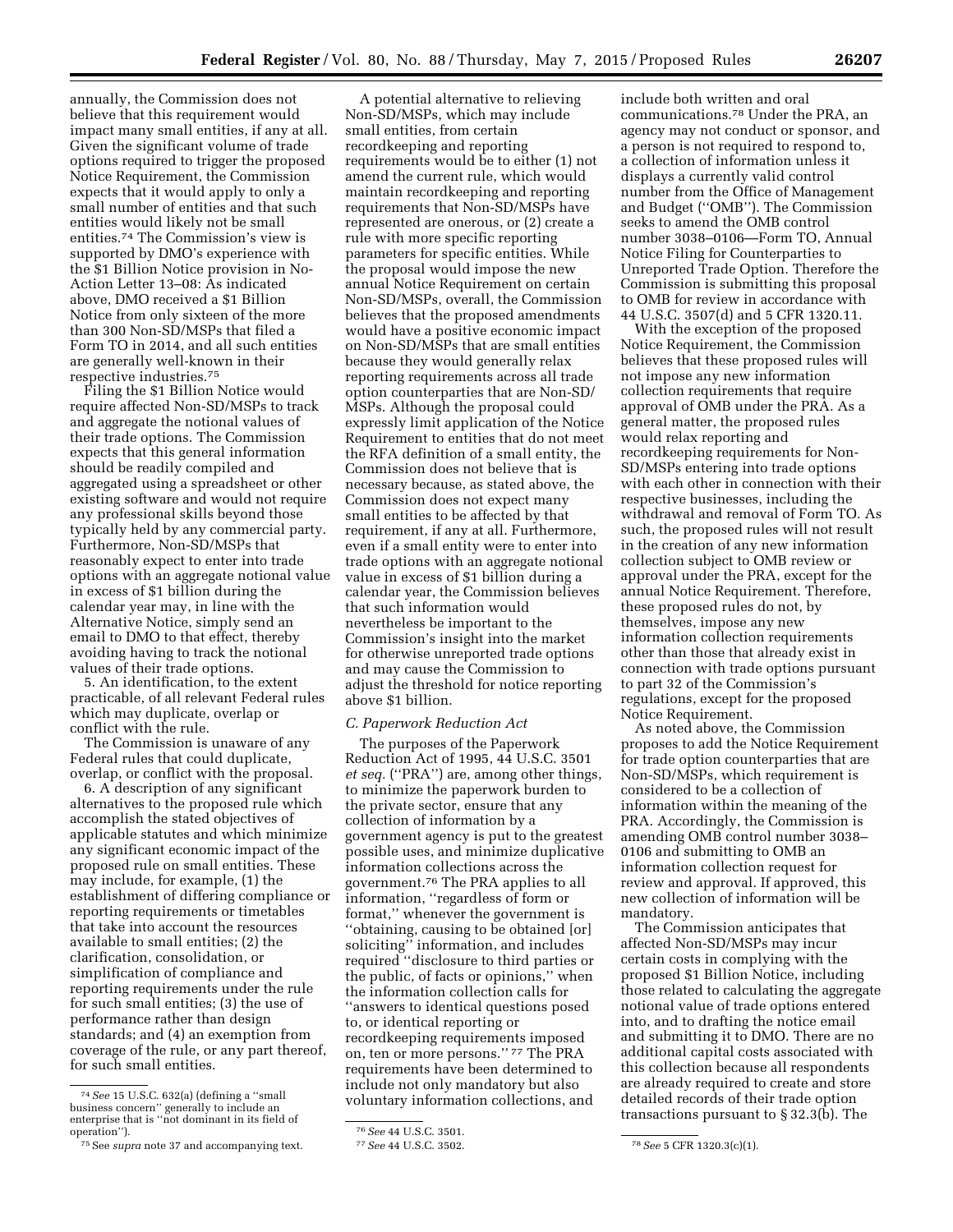Commission estimates that twenty respondents will file a total of one response each annually, and the estimated average number of hours per response would be two. Therefore, the Commission estimates the total burden hours associated with OMB control number 3038–0106 to be 40 hours.

The Commission notes that the proposed amendments would relieve trade option counterparties that are Non-SD/MSPs from certain recordkeeping and reporting requirements under part 45. The Commission believes that these proposed amendments would not cause a material net reduction in the current part 45 PRA burden estimates (OMB control number 3038–0096) to the extent that such reduced recordkeeping and reporting burdens for trade option counterparties that are Non-SD/MSPs would be insubstantial when compared to the overall part 45 PRA burden estimate as it relates to Non-SD/MSPs.

The Commission specifically invites public comment on the accuracy of its estimate that no additional information collection requirements or changes to existing collection requirements, other than the proposed Notice Requirement, would result from the proposal.

## **List of Subjects in 17 CFR Part 32**

Commodity futures, consumer protection, fraud, reporting and recordkeeping requirements.

For the reasons stated in the preamble, the Commodity Futures Trading Commission proposes to amend 17 CFR part 32 as set forth below:

### **PART 32—REGULATION OF COMMODITY OPTION TRANSACTIONS**

■ 1. The authority citation for part 32 continues to read as follows:

**Authority:** 7 U.S.C. 1a, 2, 6c, and 12a, unless otherwise noted.

■ 2. Revise § 32.3 to read as follows:

### **§ 32.3 Trade options.**

(a) Subject to paragraphs (b), (c), and (d) of this section, the provisions of the Act, including any Commission rule, regulation, or order thereunder, otherwise applicable to any other swap shall not apply to, and any person or group of persons may offer to enter into, enter into, confirm the execution of, maintain a position in, or otherwise conduct activity related to, any transaction in interstate commerce that is a commodity option transaction, provided that:

(1) Such commodity option transaction must be offered by a person that has a reasonable basis to believe that the transaction is offered to an

offeree as described in paragraph (a)(2) of this section. In addition, the offeror must be either:

(i) An eligible contract participant, as defined in section 1a(18) of the Act, as further jointly defined or interpreted by the Commission and the Securities and Exchange Commission or expanded by the Commission pursuant to section  $1a(18)(C)$  of the Act; or

(ii) A producer, processor, or commercial user of, or a merchant handling the commodity that is the subject of the commodity option transaction, or the products or byproducts thereof, and such offeror is offering or entering into the commodity option transaction solely for purposes related to its business as such;

(2) The offeree must be a producer, processor, or commercial user of, or a merchant handling the commodity that is the subject of the commodity option transaction, or the products or byproducts thereof, and such offeree is offered or entering into the commodity option transaction solely for purposes related to its business as such; and

(3) The commodity option must be intended to be physically settled, so that, if exercised, the option would result in the sale of an exempt or agricultural commodity for immediate or deferred shipment or delivery.

(b) In connection with any commodity option transaction entered into pursuant to paragraph (a) of this section, every counterparty that is not a swap dealer or major swap participant shall:

(1) Comply with the swap data recordkeeping requirements of § 45.2 of this chapter, as otherwise applicable to any swap transaction;

(2) Obtain a legal entity identifier pursuant to § 45.6 of this chapter if the counterparty to the transaction involved is a swap dealer or major swap participant, and provide such legal entity identifier to the swap dealer or major swap participant counterparty; and

(3) Notify the Division of Market Oversight through an email to *[TOreportingrelief@cftc.gov:](mailto:TOreportingrelief@cftc.gov)* 

(i) No later than 30 days after entering into trade options, whether reported or unreported, having an aggregate notional value in excess of \$1 billion during any calendar year, or

(ii) Provide notice that the Non-SD/ MSP reasonably expects to enter into trade options, whether reported or unreported, having an aggregate notional value in excess of \$1 billion during any calendar year.

(c) In connection with any commodity option transaction entered into pursuant to paragraph (a) of this section, the following provisions shall apply to

every trade option counterparty to the same extent that such provisions would apply to such person in connection with any other swap:

(1) Part 20 of this chapter (Swaps Large Trader Reporting);

(2) Subpart J of part 23 of this chapter (Duties of Swap Dealers and Major Swap Participants);

(3) Sections 23.200, 23.201, 23.203, and 23.204 of this chapter (Reporting and Recordkeeping Requirements for Swap Dealers and Major Swap Participants); and

(4) Section 4s(e) of the Act (Capital and Margin Requirements for Swap Dealers and Major Swap Participants).

(d) In addition, any person or group of persons offering to enter into, entering into, confirming the execution of, maintaining a position in, or otherwise conducting activity related to a commodity option transaction in interstate commerce pursuant to paragraph (a) of this section shall remain subject to part 180 of this chapter (Prohibition Against Manipulation) and § 23.410 of this chapter (Prohibition on Fraud, Manipulation, and other Abusive Practices) and the antifraud, antimanipulation, and enforcement provisions of sections 2, 4b, 4c, 4o,  $4s(h)(1)(A)$ ,  $4s(h)(4)(A)$ , 6, 6c, 6d, 9, and 13 of the Act.

(e) The Commission may, by order, upon written request or upon its own motion, exempt any person, either unconditionally or on a temporary or other conditional basis, from any provisions of this part, and the provisions of the Act, including any Commission rule, regulation, or order thereunder, otherwise applicable to any other swap, other than § 32.4 of this chapter, part 180 of this chapter (Prohibition Against Manipulation), and § 23.410 of this chapter (Prohibition on Fraud, Manipulation, and other Abusive Practices), and the antifraud, antimanipulation, and enforcement provisions of sections 2, 4b, 4c, 4o,  $4s(h)(1)(A), 4s(h)(4)(A), 6, 6c, 6d, 9, and$ 13 of the Act, if it finds, in its discretion, that it would not be contrary to the public interest to grant such exemption.

Issued in Washington, DC, on May 4, 2015, by the Commission.

### **Christopher J. Kirkpatrick,**

*Secretary of the Commission.* 

**Note:** The following appendices will not appear in the Code of Federal Regulations.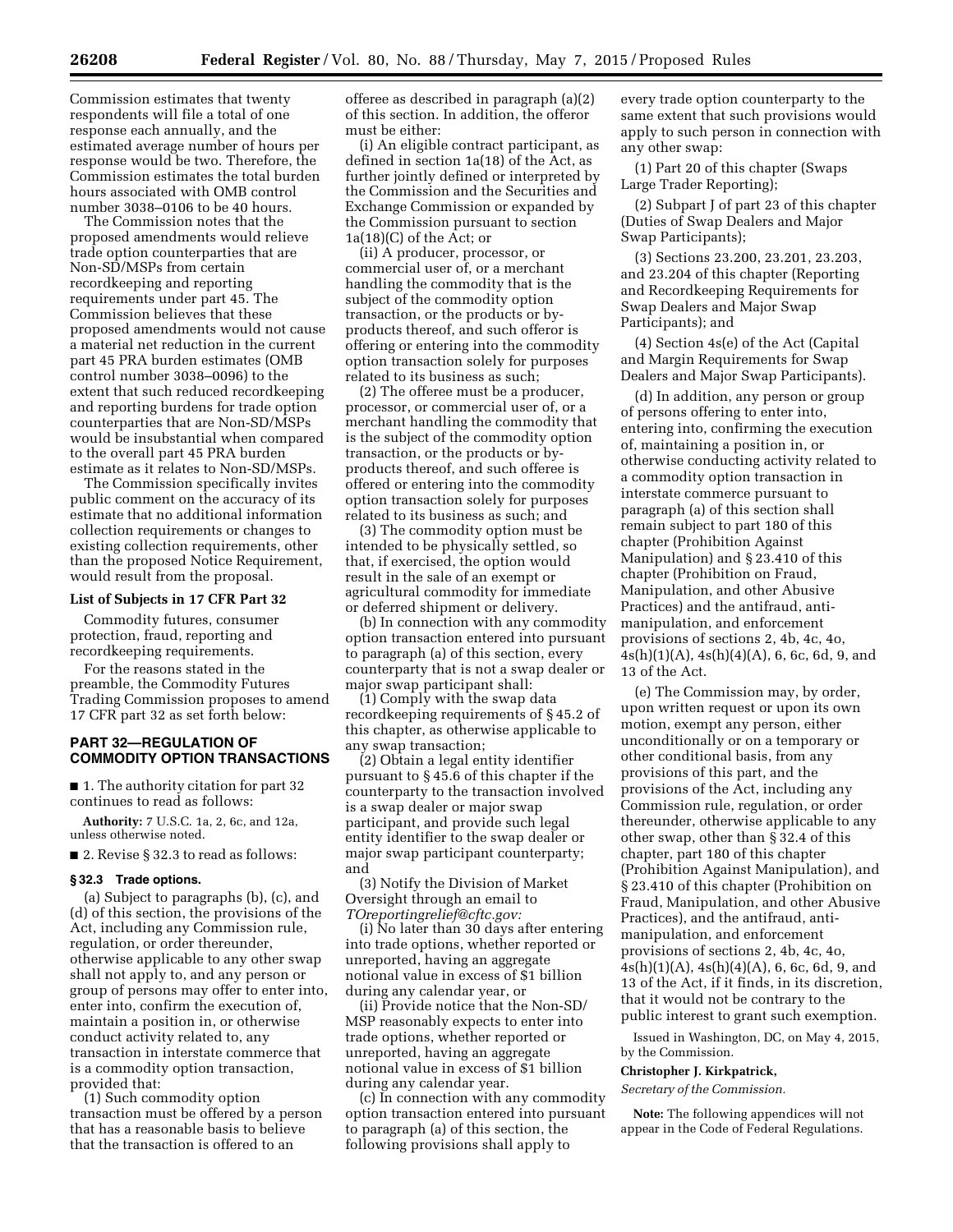**Appendices to Trade Options— Commission Voting Summary, Chairman's Statement, and Commissioners' Statements** 

## **Appendix 1—Commission Voting Summary**

On this matter, Chairman Massad and Commissioners Wetjen, Bowen, and Giancarlo voted in the affirmative. No Commissioner voted in the negative.

#### **Appendix 2—Statement of Chairman Timothy G. Massad**

I am pleased to support the staff's recommendation to issue a proposed rulemaking to revise the rules regarding trade options, which are a subset of commodity options. Specifically, the Commission is proposing to reduce reporting and recordkeeping requirements for end-users that transact in trade options in connection with their businesses, including by eliminating the requirement to file form TO. These products are commonly used by commercial participants, so this action should help those participants continue to do so cost-effectively.

We will continue to look at ways that we can make sure commercial end-users can use these markets effectively and to make sure that the new regulatory framework for swaps does not impose unintended consequences or burdens for them. An important part of this effort has been, and shall continue to be, finetuning our rules so that commercial companies can continue to conduct their daily operations efficiently.

This proposed rulemaking would relax reporting and recordkeeping requirements where two commercial parties enter into trade options with each other in connection with their respective businesses. These proposed amendments are generally intended to reduce burdens for end-users, many of whom, as commenters explained, face logistical impediments and significant costs in connection with reporting their trade options.

This proposed rulemaking reduces and clarifies requirements for end-users that use trade options in connection with their businesses, and the proposed amendments would allow the Commission to maintain regulatory insight into the market for otherwise unreported trade options. Endusers would remain subject to the recordkeeping requirements in § 45.2, which require market participants to maintain full and complete records and to open their records to inspection upon the Commission's request. Additionally, the proposed \$1 billion notice requirement would provide the Commission insight into the size of the market for unreported trade options and the identities of the most significant market participants.

I look forward to receiving public comment on this proposed rulemaking.

## **Appendix 3—Concurring Statement of Commissioner Sharon Y. Bowen**

Today, we are approving a proposed rule that would implement changes to the Commission's Trade Option exemption to

reduce the burden on commercial entities seeking to hedge risks associated with their physical businesses. I support these changes. However, based upon comments the Commission has received and meetings that I have had with members of the public, I believe the Commission should consider additional clarifications to better ensure legal certainty for the manufacturing, energy and agricultural industries' ability to address their commercial risks.

In the manufacturing, agriculture and energy sectors, a wide variety of physicallydelivered instruments are used to secure companies' commercial needs for a physical commodity. These instruments, although they call for physical delivery, often contain some element of optionality that can lead to questions about their appropriate regulatory treatment. These contracts, particularly in the energy sector, are all commonly referred to as physical contracts, and they, according to what I have been told, often receive similar treatment from both a business operations and an accounting standpoint within the entities that use them.

Further, these physical contracts are often handled and accounted for separately from other derivatives, such as futures contracts or cash-settled swaps, according to market participants. Treating some portion of these physical contracts as swaps simply because they may contain some characteristics of commodity options can lead to significant costs and difficulties. For instance, companies may have to reconfigure their business systems to parse transactions where there was, before Dodd Frank, no need to undertake such a reconfiguration.

Many commenters and people I have met have expressed particular concerns regarding how instruments having elements of both forward contracts and some volumetric optionality should be regulated. In a separate release, the Commission plans to finalize guidance on how forward contracts with embedded volumetric optionality relate to the forward contract exclusion from the swap definition. While that release will help address the circumstances under which volumetric optionality embedded in a forward contract do not cause the forward contract to be a ''swap'', my understanding is that additional relief may still be helpful to commercial market participants seeking to hedge their physical needs with instruments that contain a forward contract with volumetric optionality.

Market participants have also expressed concerns about the appropriate treatment of ''peaking supply contracts'' which are often used by companies to manage the risks attendant to their need for physical commodities that may be used to generate electricity, run an operating plant, or manufacture or supply other goods and services.

For both types of instruments, I think, the Commission could benefit from getting comments on potential avenues for addressing concerns that have been raised about their appropriate treatment.

#### *Instruments Containing a Forward Contract With Volumetric Variability*

As noted in the proposal, the trade option exemption is intended to permit parties to

hedge or otherwise enter into commodity option transactions for commercial purposes without being subject to the general Dodd-Frank swaps regime. The exemption continues the long Commission policy of exempting them from requirements of the Commodity Exchange Act that would otherwise apply to commodity options. It provides an exemption for contracts meeting the requirements of the trade option exemption from regulation as swaps to the extent they would otherwise be subject to regulation by virtue of being a ''commodity option''.

Both forward contracts and trade options play an important role in managing the physical commodity risks attendant to commercial operations. According to industry participants, there can be difficulty in separating out, for regulatory purposes, the ''option'' component of an instrument containing both a forward contract and an element that might be considered a commodity option. My understanding is that these overall instruments are typically used to address a commercial entity's physical requirements for a particular commodity as part of its ongoing commercial operation and that the commodity option component is often used to manage uncertainty in the commercial supply and demand factors that affect a commercial entities' need for a particular physical commodity. Additionally, these instruments are often highly customized and the various components not always easy to separate and classify, according to industry participants.

Given these concerns, I think it would be helpful to get comment upon whether the Commission should consider a new § 32.3(f) as part of the trade option exemption being proposed today. Such an exemption would exempt qualifying trade options from the swap reporting and recordkeeping requirements that would otherwise apply to them as trade options so long as they: (1) Are not severable nor separately marketable from the forward contract component of overall instrument, (2) are related to and entered into concurrently with the forward contract component of overall instrument, and (3) for which the physical commodity underlying the trade option component is the same as that underlying the forward contract component of the overall instrument.

The text of such additional exemption would read as follows:

''*§ 32.3(f) Instruments Containing a Forward Contract with Volumetric Variability.* In the case of an instrument containing a forward contract with volumetric variability that meets the definition of a trade option (as defined by paragraph (a)), the component of such instrument that is a trade option shall be subject to only the requirements of paragraph (d) provided:

(1) The volumetric variability is not severable nor separately marketable from the forward contract component,

(2) the volumetric variability is related to and entered into concurrently with the forward contract component, and

(3) the physical commodity underlying the volumetric variability is the same as that underlying the forward contract component.''